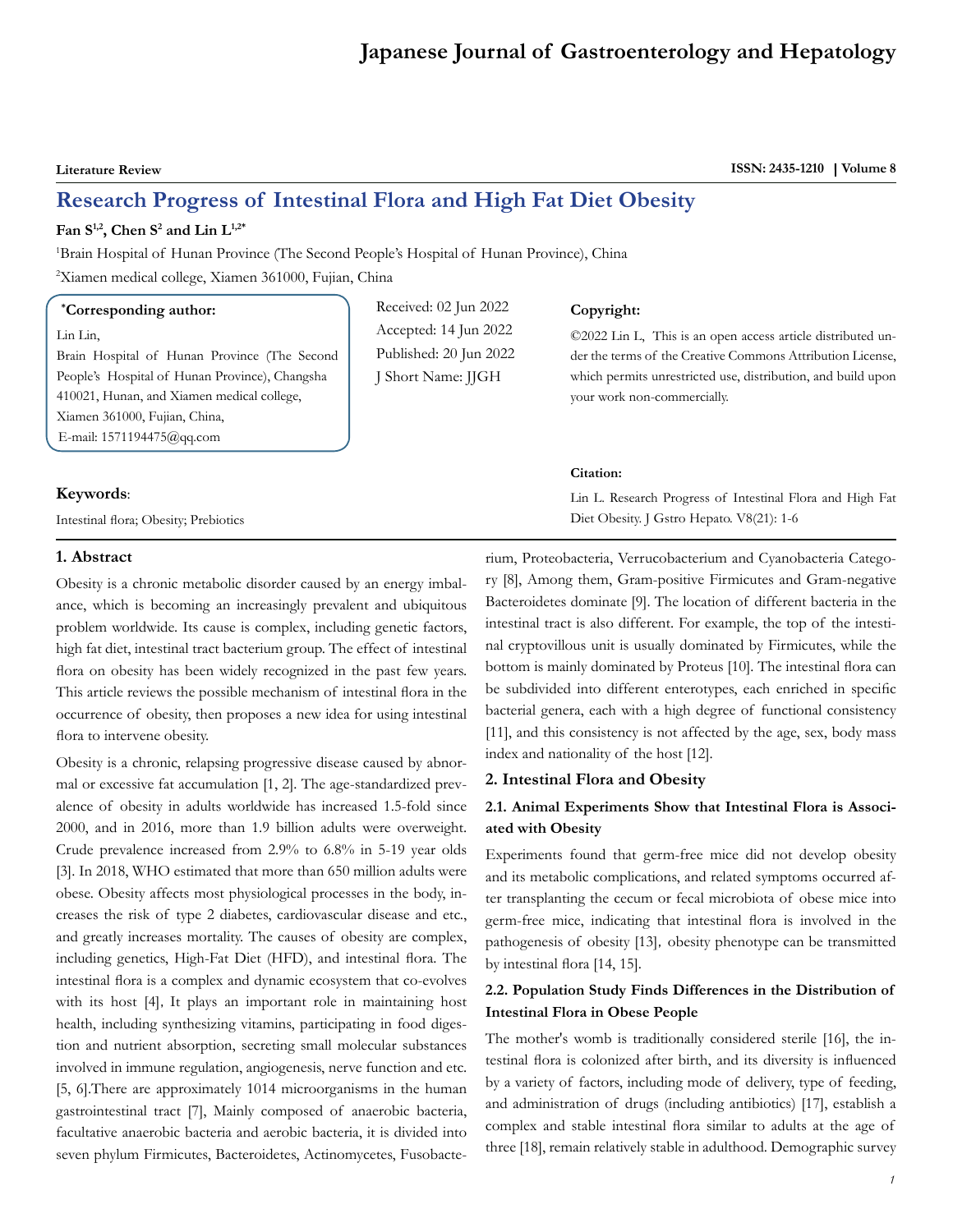found significant differences in intestinal flora composition between obese and general populations [19]. Some studies suggest that a high proportion of Firmicutes/Bacteroidetes can be regarded as a feature of "obesogenic enterotypes" [20]. However, due to differences in sample size, individual clinical and anthropometric characteristics (age, gender, microbiota distribution and obesity severity), and microbiota analysis methods used (qPCR, 16S rRNA gene sequencing and fluorescence in situ hybridization) ,the distribution of sexual flora is still controversial [21, 22].

# **3. High-fat diet alters gut permeability and causes obesity-related changes in intestinal flora**

The human gut flora changes with the physiological state of the digestive system and diet structure [23, 24], even respond quickly to dietary changes within 24 hours [25].

HFD results in significant changes in the number of different gut bacteria, accompanied by a reduction in the diversity of intestinal flora [26], decreased bacteria that protect the intestinal mucosal barrier [27], bacteria that disrupt gut barrier integrity increase [28]. If the abundance of Firmicutes is relatively increased, the abundance of Bacteroidetes is relatively decreased [29], decreased numbers of Bifidobacterium in Actinobacteria and elevated numbers of Desulfovibrio, increased plasma bacterial Lipopolysaccharide (LPS) concentrations, excess sulfate reduction to hydrogen sulfide, disruption of the intestinal barrier, and promotion of inflammation happened [30, 31]. Akkermansia muciniphila (A. muciniphila) in the phylum Myxobacteria can degrade mucin, protect the intestinal mucosal barrier and have anti-inflammatory properties, and its relative abundance is reduced under HFD and the intestinal barrier system is disrupted [32].

#### **3.1. HFD Promotes Increased Intestinal Permeability**

Previous studies have established that HFD can increase intestinal epithelial cell permeability, induce inflammation and promote obesity [33]. The main mechanisms by which HFD promotes increased intestinal permeability have been observed:

Intestinal epithelial cells under HFD consume a large amount of fat, and the energy metabolism is vigorous. The mitochondrial respiratory chain produces ATP and generates a large amount of Reactive Oxygen Species (ROS), iron, copper, aldehydes, lipid peroxides and etc. [34], Under the action of ROS, the lipid peroxidation of the phospholipid layer of the intestinal epithelial cell membrane, the cell structure is destroyed, and the permeability of the intestinal epithelial cell is enhanced [35], the intestinal barrier function is destroyed, and pathogenic bacteria such as Salmonella and Escherichia coli multiply in the intestinal cavity, and the hydrogen sulfide produced inhibits the mitochondrial respiratory chain, which is conducive to further infection by pathogens [36].At the same time, the digestion and absorption of high dietary fat will also produce iron, copper, aldehydes lipid peroxides and etc., which will increase the level of oxidative stress in the intestinal tissue, destroy the living environment of the flora and lead to the imbalance of the intestinal flora.

HFD is rich in polyunsaturated fatty acids, in which the double bonds are prone to oxidation [37], derived free fatty acids act directly on the gut immune system [38], induces the increase of barrier-destructive cytokines such as TNF-α, IL-1B, IL-6, IFN-γ, and the decrease of barrier-protective cytokines such as IL-10, IL-17, and IL-22, and enhances intestinal permeability [39], pathological changes such as lowgrade inflammation, decreased expression of antimicrobial peptides, decreased mucus secretion, and decreased expression of tight junction proteins [40], This in turn affects the functioning of multiple systems in the body, leading to obesity and its metabolic complications (insulin resistance, hyperglycemia, systemic inflammation and dyslipidemia) [41-43].

The intestinal barrier system is composed of mucus layer, Intestinal Epithelial Cells (IECs), Tight Junctions (TJs), immune cells and intestinal flora [39].TJs and Adhesive Junctions (AJs) exist in the form of membrane proteins and form the Apical Junctional Complex (AJC) [44]. AJCs connect with adjacent IECs to form a closed lumen that selectively allows the passage of nutrients and inhibits isotonicity of toxins and antigens, thus leading to hyperpermeability of the gut when the integrity of AJCs is reduced. Dietary fat can act directly on AJC, affecting its integrity [45-47]. Intestinal TJ protein expression is reduced under chronic HFD [48], Intestinal occlusive zone-1 (ZO-1) and occlusive protein gene expression decreased and intestinal permeability increased [49].

HFD contains a large amount of gamma-linolenic acid and docosahexaenoic acid, which can stimulate protein kinases, mediate actin and TJ protein redistribution, and enhance intestinal permeability [50], In addition, some eicosapentaenoic acids in HFD can be converted into bioactive metabolites to enhance intestinal permeability [51].

There is a direct positive correlation between dietary fat intake and bile acid secretion [52], Under normal physiological conditions, IECs can resist the dissolution of bile acids, HFD stimulates long-term high-level secretion of bile acids, and a large number of hydrophobic bile acids, such as lithocholic acid and deoxycholic acid [53], causes AJC dissociation by activating occlusin dephosphorylation [54], enhance intestinal permeability [55], damage the intestinal mucosal barrier [56], even induce a series of reactions such as IEC oxidative stress and apoptosis intensified [57]. The peroxisome proliferator-activated receptor-γ (PPAR-γ) pathway is inhibited in mice under HFD [58], disruption of the intestinal mucus layer with reduced electrolyte secretion and reduced mucosal immune defense.

# **3.2 Increased Gut Permeability Promotes Gut Dysbiosis and Mediates Obesity and Related Metabolic Disorders**

 *2* the CD14/Toll-like receptor 4 (Toll-like Receptor 4, TLR4) complex Under HFD, the permeability of intestinal epithelial cells is enhanced, the balance between intestinal mucosal immunity and intestinal flora is broken, and the structure of the flora changes, which eventually leads to dysbiosis [47]. Among them, the proportion of Gram-negative bacteria increases, and the LPS produced binds to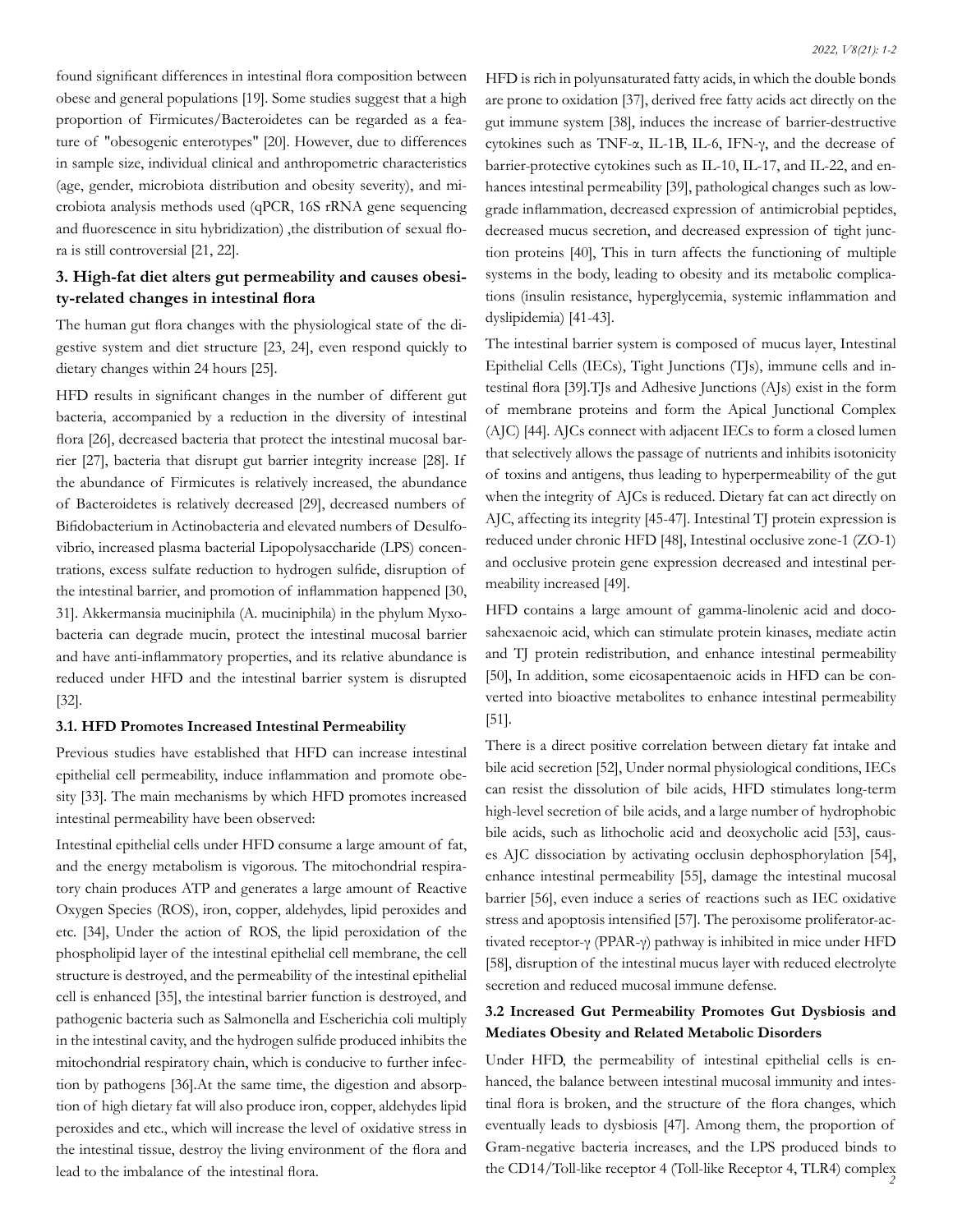of intestinal epithelial cells, triggering innate immunity and causing persistent local and systemic low levels. Horizontal inflammation aggravates the destruction of the mucus layer and the increase in the permeability of IECs, making it easier for the metabolites of the intestinal flora to enter the blood from the intestinal lumen, resulting in a vicious cycle of dysbiosis—continuous activation of the LPS/ TLR4 signaling pathway—inflammation. Key links leading to obesity and related metabolic disorders [59-61].

# **4. Intestinal Flora Interferes with Host Metabolic Regulation and Participates in Obesity**

# **4.1. Intestinal Flora is Directly Involved in the Expression Regulation of Host Metabolism-Related Genes**

A study found that a intestinal flora dominated by Firmicutes can alter host methylation of gene promoters associated with lipid metabolism, obesity and inflammation [19, 62]. However, existing intestinal flora research cohorts are often too small and underrepresented at the individual level, posing significant challenges to understanding population-level patterns in the intestinal flora-obesity relationship [63], this is also the focus of future research.

# **4.2. Intestinal Flora Intervene in Host Glucose Metabolism through Metabolic Intermediates**

The intestinal flora can influence the host's ability to obtain and store energy from the diet through short-chain fatty acids (SCFAs) [64]. Intestinal flora ferment soluble dietary fiber and resistant starch to produce SCFAs [65]. Includes acet ate, butyrate, and propionate. SC-FAs bind to G protein-coupled receptors GPR41 and GPR43 合 [66-68]. Modulate molecular signaling pathways that indirectly affect gene expression, such as increased expression of glucagon-like peptide 1 (GLP-1) and peptide YY (PYY) in the gut [38], both peptides suppress appetite [69, 70], reduces body weight, improves insulin resistance in obese mice [71, 72], but PYY also reduces intestinal transit and may increase the absorption of nutrients including SCFAs leading to weight gain [73, 74]. Decreased levels of PYY in plasma in the absence of GPR41 signaling lead to increased intestinal motility and reduced energy gain from meals [75]. Acetate can act on the parasympathetic nervous system, positively upregulate insulin and ghrelin secretion and appetite, and promote obesity and related complications [76]; propionate activates the sympathetic nervous system, increases glucagon and fatty acid-binding protein secretion, leads to insulin resistance and hyperinsulinemia, and promotes obesity and metabolic abnormalities [77]. Therefore, SCFAs appear as mediators linking food, intestinal flora, and body physiology, and the changes in their number and types and obesity need to be further studied.

# **4.3. Intestinal Flora Interferes with Host Lipid Metabolism by Affecting Enzyme Activity**

Bäckhed et al. suggest that changes in specific intestinal flora lead to obesity through several mechanisms: intestinal flora promotes the absorption of monosaccharides in the gut, leading to increased hepatic triglyceride synthesis; intestinal flora induces inhibition of lipids Fasting-Induced Adipocyte Factor (FIAF), a central regulator of

metabolism, leads to enhanced Lipoprotein Lipase (LPL) activity in adipocytes and increased fatty acid storage in adipocytes [8].

FIAF, also known as PPAR-gamma angiopoietin-associated protein, is a cell signaling glycoprotein hormone, an adipokine produced by White Adipose Tissue (WAT), gut, liver, heart, skeletal muscle [78, 79]. Studies have found that intestinal flora fermentation products such as SCFAs promote the increase of FIAF expression in intestinal cells through PPAR-γ. [80], inhibits LPL, stimulates WAT lipolysis [81]; intestinal flora stimulates adipogenesis by inhibiting FIAF expression [82], therefore, FIAF may be a regulatory factor for the intestinal flora to interfere with lipid metabolism and participate in the occurrence of obesity.

The Endocannabinoid system (EC) system is involved in the regulation of blood lipid and blood sugar metabolism, and its overactivation is an important risk factor for obesity. EC system activity can be modulated by specific intestinal flora [83], such as A.muciniphila. LPS can interfere with body fat metabolism by blocking EC-driven lipogenesis [84], promotes adipocyte proliferation and fat accumulation in adipocytes [85].

#### **5. Summary and Outlook**

It is now clear that the distribution of intestinal bacteria in obese individuals is different from that of normal-weight individuals, and the results of animal microbiota transplantation experiments suggest that the intestinal microbiota may play a key role in the development of obesity and related metabolic disorders. The intestinal flora participates in energy metabolism by obtaining energy from the diet, regulating fat storage, regulating lipogenesis, or regulating fatty acid oxidation. It is currently considered to be a new method for improving high-fat diet-induced obesity, reducing systemic inflammation, and participating in weight management. the point of intervention. Researchers have tried to intervene in intestinal bacteria to treat obesity and have achieved preliminary results. Some specific flora have been shown to restore the balance of intestinal flora by increasing the number of bacteria, improving intestinal epithelial barrier function and regulating the production of cytokines. But the human intestinal flora is a research field full of great challenges and potential, many factors affect the composition of intestinal flora, such as season, diet, exercise, drugs, country and gender. Some of these factors are beyond control, and the complex relationships between millions of different bacterial groups, thousands of host cell types, and molecular mediators make it difficult to grasp their mechanisms. The metagenomics relationship between changes in intestinal flora composition and specific populations under HFD conditions needs to be further investigated by establishing well-designed and appropriate experimental models (in vivo or in vitro). Advances in microbiome science and analytical techniques are driving this field forward, providing insights into the link between specific intestinal flora composition and host health, and by targeting the intestinal flora to provide potential therapeutic options, are important ways to promote human health in the future.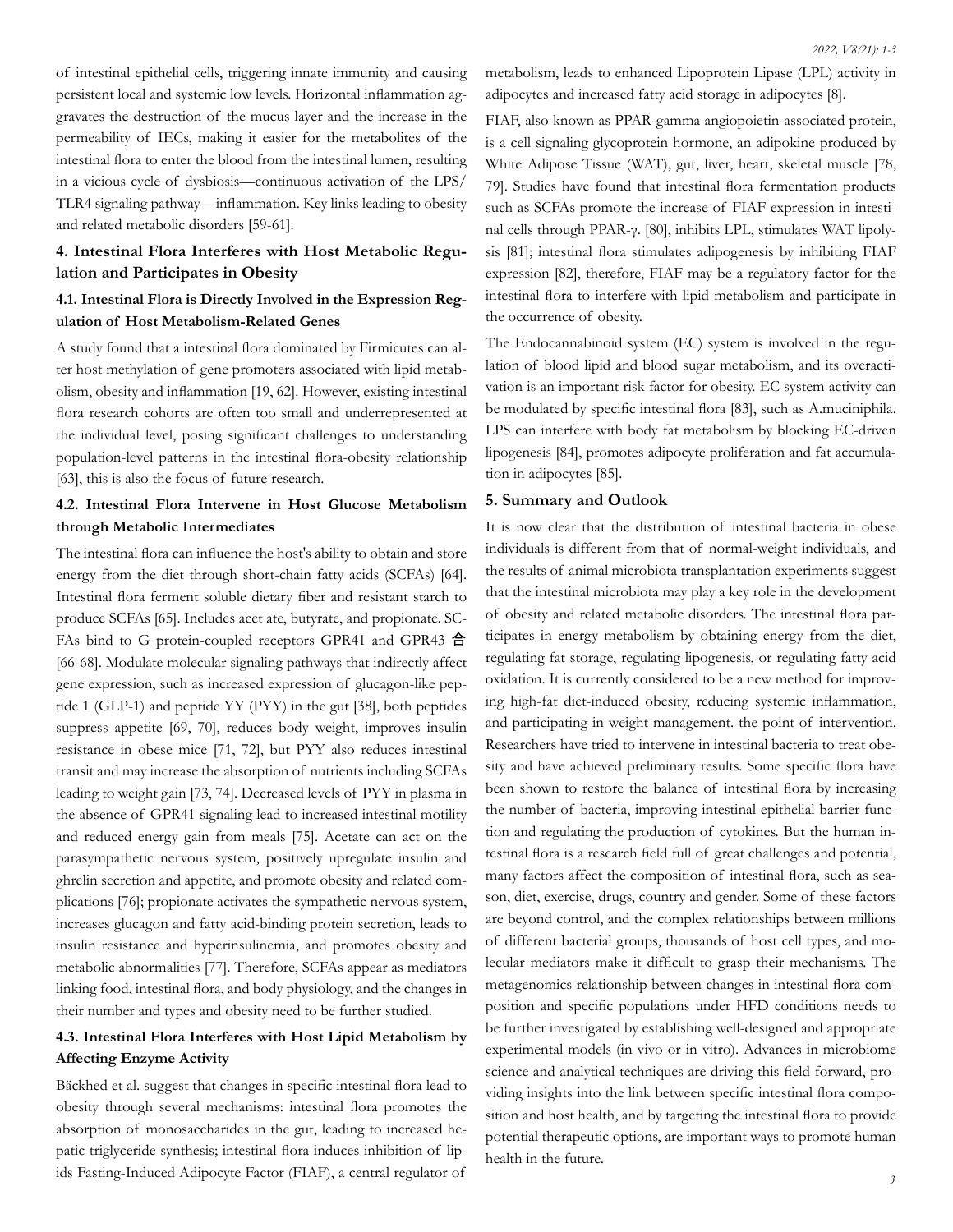#### **References**

- 1. [Bray GA, Kim KK, Wilding JPH, et al. Obesity: a chroni](https://pubmed.ncbi.nlm.nih.gov/28489290/)c relapsing [progressive disease process. A position statement of the World Obesi](https://pubmed.ncbi.nlm.nih.gov/28489290/)[ty Federation \[J\]. Obes Rev. 2017; 18\(7\): 715-23.](https://pubmed.ncbi.nlm.nih.gov/28489290/)
- 2. [Obesity: preventing and managing the global epidemic. Report of a](https://pubmed.ncbi.nlm.nih.gov/11234459/)  [WHO consultation \[J\]. World Health Organ Tech Rep Ser. 2000; 894:](https://pubmed.ncbi.nlm.nih.gov/11234459/) [i-xii: 1-253.](https://pubmed.ncbi.nlm.nih.gov/11234459/)
- 3. [Abarca-Gómez L, Abdeen ZA, Hamid ZA, et al. Worldwide trends in](https://pubmed.ncbi.nlm.nih.gov/29029897/)  [body-mass index, underweight, overweight, and obesity from 1975 to](https://pubmed.ncbi.nlm.nih.gov/29029897/) [2016: a pooled analysis of 2416 population-based measurement studies](https://pubmed.ncbi.nlm.nih.gov/29029897/) [in 128• 9 million children, adolescents, and adults \[J\]. The lancet. 2017;](https://pubmed.ncbi.nlm.nih.gov/29029897/) [390\(10113\): 2627-42.](https://pubmed.ncbi.nlm.nih.gov/29029897/)
- 4. [Wu X, Wei Q, Wang X, et al. Evolutionary and dietary relationships](https://pubmed.ncbi.nlm.nih.gov/34627942/)  [of wild mammals based on the gut microbiome \[J\]. Gene. 2022; 808:](https://pubmed.ncbi.nlm.nih.gov/34627942/) [145999.](https://pubmed.ncbi.nlm.nih.gov/34627942/)
- 5. [Robertson RC, Manges AR, Finlay BB, et al. The Human Microbiome](https://pubmed.ncbi.nlm.nih.gov/30529020/)  [and Child Growth - First 1000 Days and Beyond \[J\]. Trends Microbiol.](https://pubmed.ncbi.nlm.nih.gov/30529020/)  [2019; 27\(2\): 131-47.](https://pubmed.ncbi.nlm.nih.gov/30529020/)
- 6. [Dominguez-Bello MG, Godoy-Vitorino F, Knight R, et al. Role of the](https://pubmed.ncbi.nlm.nih.gov/30670574/) [microbiome in human development \[J\]. Gut. 2019; 68\(6\): 1108-14.](https://pubmed.ncbi.nlm.nih.gov/30670574/)
- 7. [Gill SR, Pop M, Deboy RT, et al. Metagenomic analysis of the human](https://pubmed.ncbi.nlm.nih.gov/16741115/) [distal gut microbiome \[J\]. Science. 2006; 312\(5778\): 1355-9.](https://pubmed.ncbi.nlm.nih.gov/16741115/)
- 8. [Backhed F, Ley RE, Sonnenburg JL, et al. Host-bacterial mutualism in](https://pubmed.ncbi.nlm.nih.gov/15790844/)  [the human intestine \[J\]. Science. 2005; 307\(5717\): 1915-20.](https://pubmed.ncbi.nlm.nih.gov/15790844/)
- 9. [Bolam D N, Van Den Berg B. TonB-dependent transport by the intes](https://pubmed.ncbi.nlm.nih.gov/29550504/)tinal flora: novel aspects of an old problem [J]. Curr Opin Struct Biol. [2018; 51: 35-43.](https://pubmed.ncbi.nlm.nih.gov/29550504/)
- 10. [Sommer F, Backhed F. Know your neighbor: Microbiota and host epi](https://pubmed.ncbi.nlm.nih.gov/26990415/)[thelial cells interact locally to control intestinal function and physiology](https://pubmed.ncbi.nlm.nih.gov/26990415/)  [\[J\]. Bioessays. 2016; 38\(5\): 455-64.](https://pubmed.ncbi.nlm.nih.gov/26990415/)
- 11. [Costea P I, Hildebrand F, Arumugam M, et al. Publisher Correction:](https://pubmed.ncbi.nlm.nih.gov/29440750/) [Enterotypes in the landscape of gut microbial community composition](https://pubmed.ncbi.nlm.nih.gov/29440750/)  [\[J\]. Nat Microbiol. 2018; 3\(3\): 388.](https://pubmed.ncbi.nlm.nih.gov/29440750/)
- 12. [Sebastian Domingo JJ, Sanchez Sanchez C. From the intestinal flora to](https://pubmed.ncbi.nlm.nih.gov/29271225/)  [the microbiome \[J\]. Rev Esp Enferm Dig. 2018; 110\(1\): 51-6.](https://pubmed.ncbi.nlm.nih.gov/29271225/)
- 13. [Ridaura VK, Faith JJ, Rey FE, et al. Intestinal flora from twins dis](https://pubmed.ncbi.nlm.nih.gov/24009397/)[cordant for obesity modulate metabolism in mice \[J\]. Science. 2013;](https://pubmed.ncbi.nlm.nih.gov/24009397/) [341\(6150\): 1241214.](https://pubmed.ncbi.nlm.nih.gov/24009397/)
- 14. [Kapoor N, Kota S, Kalra S. Obesity a communicable disease A new](https://pubmed.ncbi.nlm.nih.gov/34418041/) [age paradigm \[J\]. J Pak Med Assoc. 2021; 71\(8\): 2100-2.](https://pubmed.ncbi.nlm.nih.gov/34418041/)
- 15. [Romani-Perez M, Bullich-Vilarrubias C, Lopez-Almela I, et al. The](https://www.ncbi.nlm.nih.gov/pmc/articles/PMC8198395/) [Microbiota and the Gut-Brain Axis in Controlling Food Intake and](https://www.ncbi.nlm.nih.gov/pmc/articles/PMC8198395/)  [Energy Homeostasis \[J\]. Int J Mol Sci. 2021; 22\(11\).](https://www.ncbi.nlm.nih.gov/pmc/articles/PMC8198395/)
- 16. [Theis KR, Romero R, Winters AD, et al. Does the human placenta](https://pubmed.ncbi.nlm.nih.gov/30832984/) [delivered at term have a microbiota? Results of cultivation, quantita](https://pubmed.ncbi.nlm.nih.gov/30832984/)[tive real-time PCR, 16S rRNA gene sequencing, and metagenomics](https://pubmed.ncbi.nlm.nih.gov/30832984/) [\[J\]. American journal of obstetrics and gynecology. 2019; 220\(3\): 267.](https://pubmed.ncbi.nlm.nih.gov/30832984/)  [e1-. e39.](https://pubmed.ncbi.nlm.nih.gov/30832984/)
- 17. [Akagawa S, Akagawa Y, Yamanouchi S, et al. Development of the](https://pubmed.ncbi.nlm.nih.gov/33520564/) [intestinal flora and dysbiosis in children \[J\]. Biosci Microbiota Food](https://pubmed.ncbi.nlm.nih.gov/33520564/)  [Health. 2021; 40\(1\): 12-8.](https://pubmed.ncbi.nlm.nih.gov/33520564/)
- 18. [Derrien M, Alvarez AS, De Vos WM. The intestinal flora in the First](https://pubmed.ncbi.nlm.nih.gov/31474424/) [Decade of Life \[J\]. Trends Microbiol. 2019; 27\(12\): 997-1010.](https://pubmed.ncbi.nlm.nih.gov/31474424/)
- 19. [Cuevas-Sierra A, Ramos-Lopez O, Riezu-Boj JI, et al. Diet, intestinal](https://pubmed.ncbi.nlm.nih.gov/30721960/) [flora, and Obesity: Links with Host Genetics and Epigenetics and Po](https://pubmed.ncbi.nlm.nih.gov/30721960/)[tential Applications \[J\]. Adv Nutr. 2019; 10\(suppl\\_1\): S17-S30.](https://pubmed.ncbi.nlm.nih.gov/30721960/)
- 20. [Crovesy L, Masterson D, Rosado EL. Profile of the intestinal flora](https://pubmed.ncbi.nlm.nih.gov/32231226/)  [of adults with obesity: a systematic review \[J\]. Eur J Clin Nutr. 2020;](https://pubmed.ncbi.nlm.nih.gov/32231226/) [74\(9\): 1251-62.](https://pubmed.ncbi.nlm.nih.gov/32231226/)
- 21. [Assmann TS, Cuevas-Sierra A, Riezu-Boj JI, et al. Comprehensive](https://pubmed.ncbi.nlm.nih.gov/33327530/) [Analysis Reveals Novel Interactions between Circulating MicroRNAs](https://pubmed.ncbi.nlm.nih.gov/33327530/)  [and intestinal flora Composition in Human Obesity \[J\]. Int J Mol Sci.](https://pubmed.ncbi.nlm.nih.gov/33327530/) [2020; 21\(24\).](https://pubmed.ncbi.nlm.nih.gov/33327530/)
- 22. Zeng Q, Li D, He Y, et al. Discrepant intestinal flora markers for the classification of obesity-related metabolic abnormalities [J]. Sci Rep. 2019; 9(1): 13424.
- 23. [Qin N, Song G, Ren X, et al. Fish oil extracted from Coregonus peled](https://pubs.rsc.org/en/content/articlelanding/2020/fo/d0fo00911c) [improves obese phenotype and changes intestinal flora in a high-fat](https://pubs.rsc.org/en/content/articlelanding/2020/fo/d0fo00911c) [diet-induced mouse model of recurrent obesity \[J\]. Food Funct. 2020;](https://pubs.rsc.org/en/content/articlelanding/2020/fo/d0fo00911c) [11\(7\): 6158-69.](https://pubs.rsc.org/en/content/articlelanding/2020/fo/d0fo00911c)
- 24. [Turnbaugh PJ, Ridaura VK, Faith JJ, et al. The effect of diet on the](https://pubmed.ncbi.nlm.nih.gov/20368178/) [human gut microbiome: a metagenomic analysis in humanized gnoto](https://pubmed.ncbi.nlm.nih.gov/20368178/)[biotic mice \[J\]. Sci Transl Med. 2009; 1\(6\): 6ra14.](https://pubmed.ncbi.nlm.nih.gov/20368178/)
- 25. [David LA, Maurice CF, Carmody RN, et al. Diet rapidly and repro](https://pubmed.ncbi.nlm.nih.gov/24336217/)[ducibly alters the human gut microbiome \[J\]. Nature. 2014; 505\(7484\):](https://pubmed.ncbi.nlm.nih.gov/24336217/) [559-63.](https://pubmed.ncbi.nlm.nih.gov/24336217/)
- 26. [Jiao N, Baker SS, Nugent CA, et al. Gut microbiome may contribute](https://pubmed.ncbi.nlm.nih.gov/29373083/) [to insulin resistance and systemic inflammation in obese rodents: a](https://pubmed.ncbi.nlm.nih.gov/29373083/)  [meta-analysis \[J\]. Physiological Genomics. 2018; 50\(4\): 244-54.](https://pubmed.ncbi.nlm.nih.gov/29373083/)
- 27. [Zhang HL, Wu QX, Qin XM. Camellia nitidissima Chi flower extracts](https://www.sciencedirect.com/science/article/abs/pii/S1359511319306440?via%3Dihub) [inhibit α-amylase and α-glucosidase: In vitro by analysis of optimi](https://www.sciencedirect.com/science/article/abs/pii/S1359511319306440?via%3Dihub)[zation of addition methods, inhibitory kinetics and mechanisms \[J\].](https://www.sciencedirect.com/science/article/abs/pii/S1359511319306440?via%3Dihub)  [Process Biochemistry. 2019; 86: 177-85.](https://www.sciencedirect.com/science/article/abs/pii/S1359511319306440?via%3Dihub)
- 28. [Monk J M, Wu W, Lepp D, et al. Navy bean supplemented high-fat](https://pubmed.ncbi.nlm.nih.gov/31195365/) [diet improves intestinal health, epithelial barrier integrity and critical](https://pubmed.ncbi.nlm.nih.gov/31195365/) [aspects of the obese inflammatory phenotype \[J\]. J Nutr Biochem.](https://pubmed.ncbi.nlm.nih.gov/31195365/)  [2019; 70: 91-104.](https://pubmed.ncbi.nlm.nih.gov/31195365/)
- 29. An J, Wang Q, Yi S, et al. The source of the fat significantly affects the results of high-fat diet intervention [J]. Scientific reports. 2022; 12(1): 1-11.
- 30. [Yang J, Wei H, Zhou Y, et al. High-fat diet promotes colorectal tu](https://pubmed.ncbi.nlm.nih.gov/34461052/)[morigenesis through modulating intestinal flora and metabolites \[J\].](https://pubmed.ncbi.nlm.nih.gov/34461052/)  [Gastroenterology. 2022; 162\(1\): 135-49. e2.](https://pubmed.ncbi.nlm.nih.gov/34461052/)
- 31. [Malesza I J, Malesza M, Walkowiak J, et al. High-Fat, Western-Style](https://www.ncbi.nlm.nih.gov/pmc/articles/PMC8619527/) [Diet, Systemic Inflammation, and intestinal flora: A Narrative Review](https://www.ncbi.nlm.nih.gov/pmc/articles/PMC8619527/) [\[J\]. Cells. 2021; 10\(11\).](https://www.ncbi.nlm.nih.gov/pmc/articles/PMC8619527/)
- 32. [Hanninen A, Toivonen R, Poysti S, et al. Akkermansia muciniphila](https://pubmed.ncbi.nlm.nih.gov/29269438/)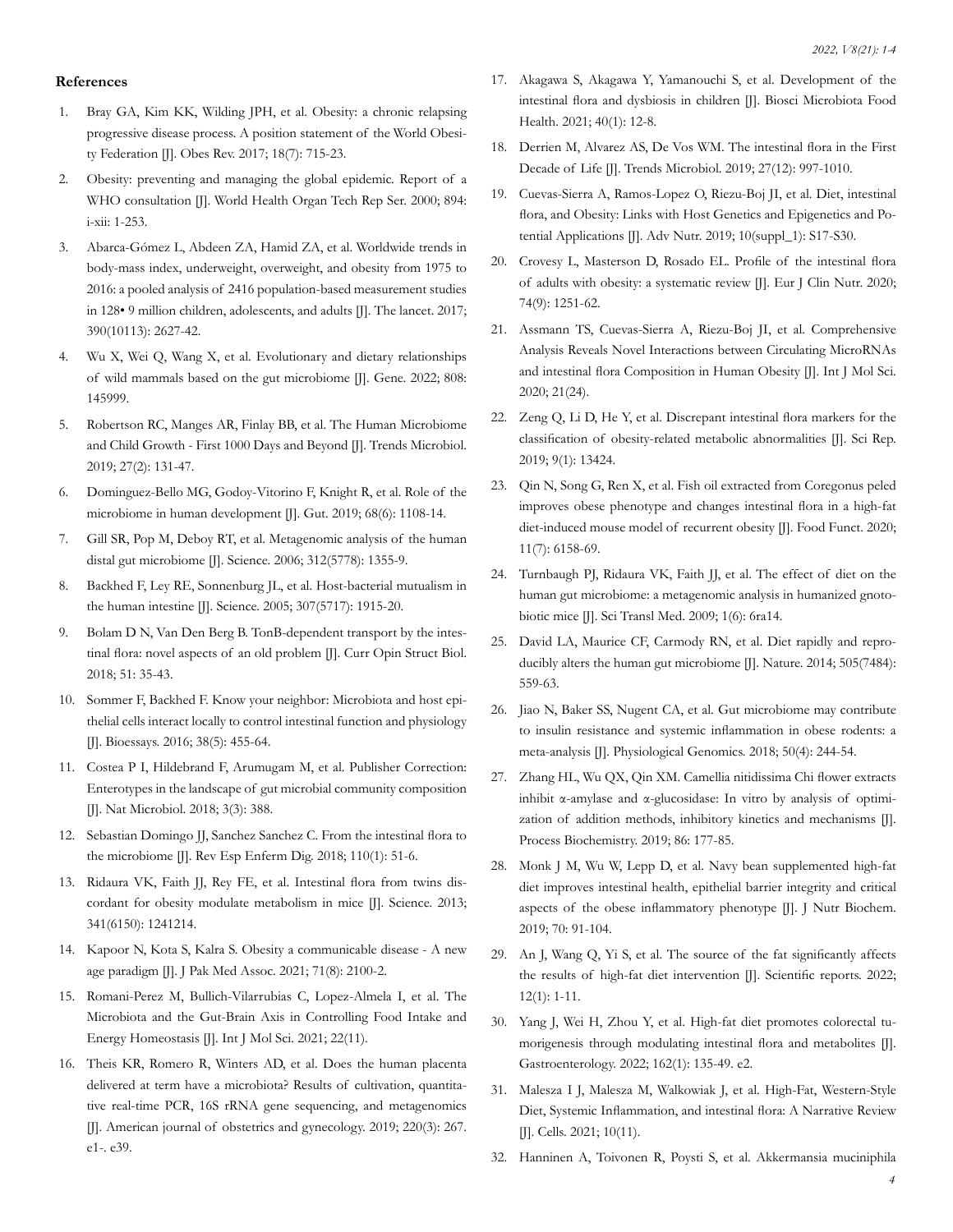[induces intestinal flora remodelling and controls islet autoimmunity in](https://pubmed.ncbi.nlm.nih.gov/29269438/)  NOD mice *[J]*. Gut. 2018; 67(8): 1445-53.

- 33. [Lemons J M S, Liu L. Chewing the Fat with Microbes: Lipid Crosstalk](https://www.ncbi.nlm.nih.gov/pmc/articles/PMC8840455/) [in the Gut \[J\]. Nutrients. 2022; 14\(3\).](https://www.ncbi.nlm.nih.gov/pmc/articles/PMC8840455/)
- 34. Spinelli J B, Haigis M C. The multifaceted contributions of mitochondria to cellular metabolism [J]. Nat Cell Biol. 2018; 20(7): 745-54.
- 35. [Ballard JWO, Towarnicki SG. Mitochondria, the gut microbiome and](https://pubmed.ncbi.nlm.nih.gov/32810578/) [ROS \[J\]. Cell Signal. 2020; 75: 109737.](https://pubmed.ncbi.nlm.nih.gov/32810578/)
- 36. [Mottawea W, Chiang CK, Muhlbauer M, et al. Altered intestinal micro](https://pubmed.ncbi.nlm.nih.gov/27876802/)[biota-host mitochondria crosstalk in new onset Crohn's disease \[J\]. Nat](https://pubmed.ncbi.nlm.nih.gov/27876802/) [Commun. 2016; 7: 13419.](https://pubmed.ncbi.nlm.nih.gov/27876802/)
- 37. [Mariamenatu AH, Abdu EM. Overconsumption of Omega-6 Polyun](https://pubmed.ncbi.nlm.nih.gov/33815845/)[saturated Fatty Acids \(PUFAs\) versus Deficiency of Omega-3 PUFAs](https://pubmed.ncbi.nlm.nih.gov/33815845/) [in Modern-Day Diets: The Disturbing Factor for Their "Balanced An](https://pubmed.ncbi.nlm.nih.gov/33815845/)[tagonistic Metabolic Functions" in the Human Body \[J\]. J Lipids. 2021;](https://pubmed.ncbi.nlm.nih.gov/33815845/) [2021: 8848161.](https://pubmed.ncbi.nlm.nih.gov/33815845/)
- 38. [Tanaka S, Nemoto Y, Takei Y, et al. High-fat diet-derived free fatty](https://pubmed.ncbi.nlm.nih.gov/31810607/) [acids impair the intestinal immune system and increase sensitivity to](https://pubmed.ncbi.nlm.nih.gov/31810607/)  [intestinal epithelial damage \[J\]. Biochem Biophys Res Commun. 2020;](https://pubmed.ncbi.nlm.nih.gov/31810607/) [522\(4\): 971-7.](https://pubmed.ncbi.nlm.nih.gov/31810607/)
- 39. [Rohr MW, Narasimhulu CA, Rudeski-Rohr TA, et al. Negative Effects](https://pubmed.ncbi.nlm.nih.gov/31268137/) [of a High-Fat Diet on Intestinal Permeability: A Review \[J\]. Adv Nutr.](https://pubmed.ncbi.nlm.nih.gov/31268137/)  [2020; 11\(1\): 77-91.](https://pubmed.ncbi.nlm.nih.gov/31268137/)
- 40. [Araújo JR, Tomas J, Brenner C, et al. Impact of high-fat diet on the](https://pubmed.ncbi.nlm.nih.gov/28571979/) [intestinal microbiota and small intestinal physiology before and after](https://pubmed.ncbi.nlm.nih.gov/28571979/)  [the onset of obesity \[J\]. Biochimie.2017; 141: 97-106.](https://pubmed.ncbi.nlm.nih.gov/28571979/)
- 41. [Kumar A, Sundaram K, Mu J, et al. High-fat diet-induced upregulation](https://pubmed.ncbi.nlm.nih.gov/33431899/)  [of exosomal phosphatidylcholine contributes to insulin resistance \[J\].](https://pubmed.ncbi.nlm.nih.gov/33431899/)  [Nat Commun. 2021; 12\(1\): 213.](https://pubmed.ncbi.nlm.nih.gov/33431899/)
- 42. [Jiang C, Zhang S, Li D, et al. Impaired ferritinophagy flux induced by](https://pubmed.ncbi.nlm.nih.gov/32283200/)  [high fat diet mediates hepatic insulin resistance via endoplasmic reticu](https://pubmed.ncbi.nlm.nih.gov/32283200/)[lum stress \[J\]. Food Chem Toxicol. 2020; 140: 111329.](https://pubmed.ncbi.nlm.nih.gov/32283200/)
- 43. [Rheinheimer J, De Souza BM, Cardoso NS, et al. Current role of the](https://pubmed.ncbi.nlm.nih.gov/28764843/) [NLRP3 inflammasome on obesity and insulin resistance: A systematic](https://pubmed.ncbi.nlm.nih.gov/28764843/) [review \[J\]. Metabolism. 2017; 74: 1-9.](https://pubmed.ncbi.nlm.nih.gov/28764843/)
- 44. [Capaldo CT, Powell DN, Kalman D. Layered defense: how mucus and](https://www.ncbi.nlm.nih.gov/pmc/articles/PMC5548832/)  [tight junctions seal the intestinal barrier \[J\]. J Mol Med \(Berl\). 2017;](https://www.ncbi.nlm.nih.gov/pmc/articles/PMC5548832/) [95\(9\): 927-34.](https://www.ncbi.nlm.nih.gov/pmc/articles/PMC5548832/)
- 45. [Otani T, Furuse M. Tight Junction Structure and Function Revisited:](https://pubmed.ncbi.nlm.nih.gov/33097373/) [\(Trends in Cell Biology 30, 805-817, 2020\) \[J\]. Trends Cell Biol. 2020;](https://pubmed.ncbi.nlm.nih.gov/33097373/) [30\(12\): 1014.](https://pubmed.ncbi.nlm.nih.gov/33097373/)
- 46. [Tsukita K, Yano T, Tamura A, et al. Reciprocal Association between](https://pubmed.ncbi.nlm.nih.gov/31795328/) [the Apical Junctional Complex and AMPK: A Promising Therapeutic](https://pubmed.ncbi.nlm.nih.gov/31795328/) [Target for Epithelial/Endothelial Barrier Function? \[J\]. Int J Mol Sci.](https://pubmed.ncbi.nlm.nih.gov/31795328/) [2019; 20\(23\).](https://pubmed.ncbi.nlm.nih.gov/31795328/)
- 47. [Netto Candido TL, Bressan J, Alfenas RCG. Dysbiosis and metabol](https://pubmed.ncbi.nlm.nih.gov/30525859/)[ic endotoxemia induced by high-fat diet \[J\]. Nutr Hosp. 2018; 35\(6\):](https://pubmed.ncbi.nlm.nih.gov/30525859/) [1432-40.](https://pubmed.ncbi.nlm.nih.gov/30525859/)
- 48. [Oliveira RB, Canuto LP, Collares-Buzato CB. Intestinal luminal content](https://pubmed.ncbi.nlm.nih.gov/30414427/)

[from high-fat-fed prediabetic mice changes epithelial barrier function](https://pubmed.ncbi.nlm.nih.gov/30414427/)  [in vitro \[J\]. Life Sci. 2019; 216: 10-21.](https://pubmed.ncbi.nlm.nih.gov/30414427/)

- 49. [Nascimento J C, Matheus V A, Oliveira R B, et al. High-Fat Diet In](https://pubmed.ncbi.nlm.nih.gov/33104937/)[duces Disruption of the Tight Junction-Mediated Paracellular Barrier](https://pubmed.ncbi.nlm.nih.gov/33104937/)  [in the Proximal Small Intestine Before the Onset of Type 2 Diabetes](https://pubmed.ncbi.nlm.nih.gov/33104937/) [and Endotoxemia \[J\]. Dig Dis Sci. 2021; 66\(10\): 3359-74.](https://pubmed.ncbi.nlm.nih.gov/33104937/)
- 50. [Usami M, Komurasaki T, Hanada A, et al. Effect of gamma-linolenic](https://pubmed.ncbi.nlm.nih.gov/12591548/)  [acid or docosahexaenoic acid on tight junction permeability in intesti](https://pubmed.ncbi.nlm.nih.gov/12591548/)[nal monolayer cells and their mechanism by protein kinase C activation](https://pubmed.ncbi.nlm.nih.gov/12591548/)  [and/or eicosanoid formation \[J\]. Nutrition. 2003; 19\(2\): 150-6.](https://pubmed.ncbi.nlm.nih.gov/12591548/)
- 51. [Durkin LA, Childs CE, Calder PC. Omega-3 Polyunsaturated Fatty](https://pubmed.ncbi.nlm.nih.gov/33478161/) [Acids and the Intestinal Epithelium-A Review \[J\]. Foods. 2021; 10\(1\).](https://pubmed.ncbi.nlm.nih.gov/33478161/)
- 52. [Ocvirk S, O'keefe S J D. Dietary fat, bile acid metabolism and colorec](https://pubmed.ncbi.nlm.nih.gov/33069873/)[tal cancer \[J\]. Semin Cancer Biol. 2021; 73: 347-55.](https://pubmed.ncbi.nlm.nih.gov/33069873/)
- 53. [Iwamoto J, Honda A, Miyazaki T, et al. Western Diet Changes intestinal](https://pubmed.ncbi.nlm.nih.gov/34558859/) [flora and Ameliorates Liver Injury in a Mouse Model with Human-Like](https://pubmed.ncbi.nlm.nih.gov/34558859/) [Bile Acid Composition \[J\]. Hepatol Commun. 2021; 5\(12\): 2052-67.](https://pubmed.ncbi.nlm.nih.gov/34558859/)
- 54. [Raimondi F, Santoro P, Barone MV, et al. Bile acids modulate tight](https://pubmed.ncbi.nlm.nih.gov/18239063/) [junction structure and barrier function of Caco-2 monolayers via](https://pubmed.ncbi.nlm.nih.gov/18239063/)  [EGFR activation \[J\]. Am J Physiol Gastrointest Liver Physiol. 2008;](https://pubmed.ncbi.nlm.nih.gov/18239063/) [294\(4\): G906-13.](https://pubmed.ncbi.nlm.nih.gov/18239063/)
- 55. [Sarathy J, Detloff SJ, Ao M, et al. The Yin and Yang of bile acid action](https://pubmed.ncbi.nlm.nih.gov/28554966/) [on tight junctions in a model colonic epithelium \[J\]. Physiol Rep. 2017;](https://pubmed.ncbi.nlm.nih.gov/28554966/) [5\(10\): e13294.](https://pubmed.ncbi.nlm.nih.gov/28554966/)
- 56. [Gupta B, Liu Y, Chopyk D M, et al. Western diet-induced increase in](https://pubmed.ncbi.nlm.nih.gov/32275114/)  [colonic bile acids compromises epithelial barrier in nonalcoholic ste](https://pubmed.ncbi.nlm.nih.gov/32275114/)[atohepatitis \[J\]. FASEB J. 2020; 34\(5\): 7089-102.](https://pubmed.ncbi.nlm.nih.gov/32275114/)
- 57. [Di Ciaula A, Wang DQ, Molina-Molina E, et al. Bile Acids and Cancer:](https://pubmed.ncbi.nlm.nih.gov/29080344/)  [Direct and Environmental-Dependent Effects \[J\]. Ann Hepatol. 2017;](https://pubmed.ncbi.nlm.nih.gov/29080344/) [16 Suppl 1: S87-S105.](https://pubmed.ncbi.nlm.nih.gov/29080344/)
- 58. [Lee JY, Cevallos SA, Byndloss MX, et al. High-fat diet and antibiotics](https://pubmed.ncbi.nlm.nih.gov/32668218/) [cooperatively impair mitochondrial bioenergetics to trigger dysbiosis](https://pubmed.ncbi.nlm.nih.gov/32668218/) [that exacerbates pre-inflammatory bowel disease \[J\]. Cell host & mi](https://pubmed.ncbi.nlm.nih.gov/32668218/)[crobe. 2020; 28\(2\): 273-84. e6.](https://pubmed.ncbi.nlm.nih.gov/32668218/)
- 59. [Mohammad S, Thiemermann C. Role of Metabolic Endotoxemia in](https://pubmed.ncbi.nlm.nih.gov/33505393/)  [Systemic Inflammation and Potential Interventions \[J\]. Front Immu](https://pubmed.ncbi.nlm.nih.gov/33505393/)[nol. 2020; 11: 594150.](https://pubmed.ncbi.nlm.nih.gov/33505393/)
- 60. [Giordano NP, Cian MB, Dalebroux ZD. Outer Membrane Lipid Secre](https://pubmed.ncbi.nlm.nih.gov/32253250/)[tion and the Innate Immune Response to Gram-Negative Bacteria \[J\].](https://pubmed.ncbi.nlm.nih.gov/32253250/)  [Infect Immun. 2020; 88\(7\).](https://pubmed.ncbi.nlm.nih.gov/32253250/)
- 61. [Kasselman LJ, Vernice NA, Deleon J, et al. The gut microbiome and](https://pubmed.ncbi.nlm.nih.gov/29524863/)  [elevated cardiovascular risk in obesity and autoimmunity \[J\]. Athero](https://pubmed.ncbi.nlm.nih.gov/29524863/)[sclerosis. 2018; 271: 203-13.](https://pubmed.ncbi.nlm.nih.gov/29524863/)
- 62. [Amabebe E, Robert FO, Agbalalah T, et al. Microbial dysbiosis-in](https://pubmed.ncbi.nlm.nih.gov/32008579/)[duced obesity: role of intestinal flora in homoeostasis of energy me](https://pubmed.ncbi.nlm.nih.gov/32008579/)[tabolism \[J\]. Br J Nutr. 2020; 123\(10\): 1127-37.](https://pubmed.ncbi.nlm.nih.gov/32008579/)
- 63. Stanislawski MA, Dabelea D, Lange LA, et al. intestinal flora phenotypes of obesity [J]. NPJ Biofilms Microbiomes. 2019; 5(1): 18.
- 64. [Blaak E E, Canfora E E, Theis S, et al. Short chain fatty acids in human](https://pubmed.ncbi.nlm.nih.gov/32865024/)